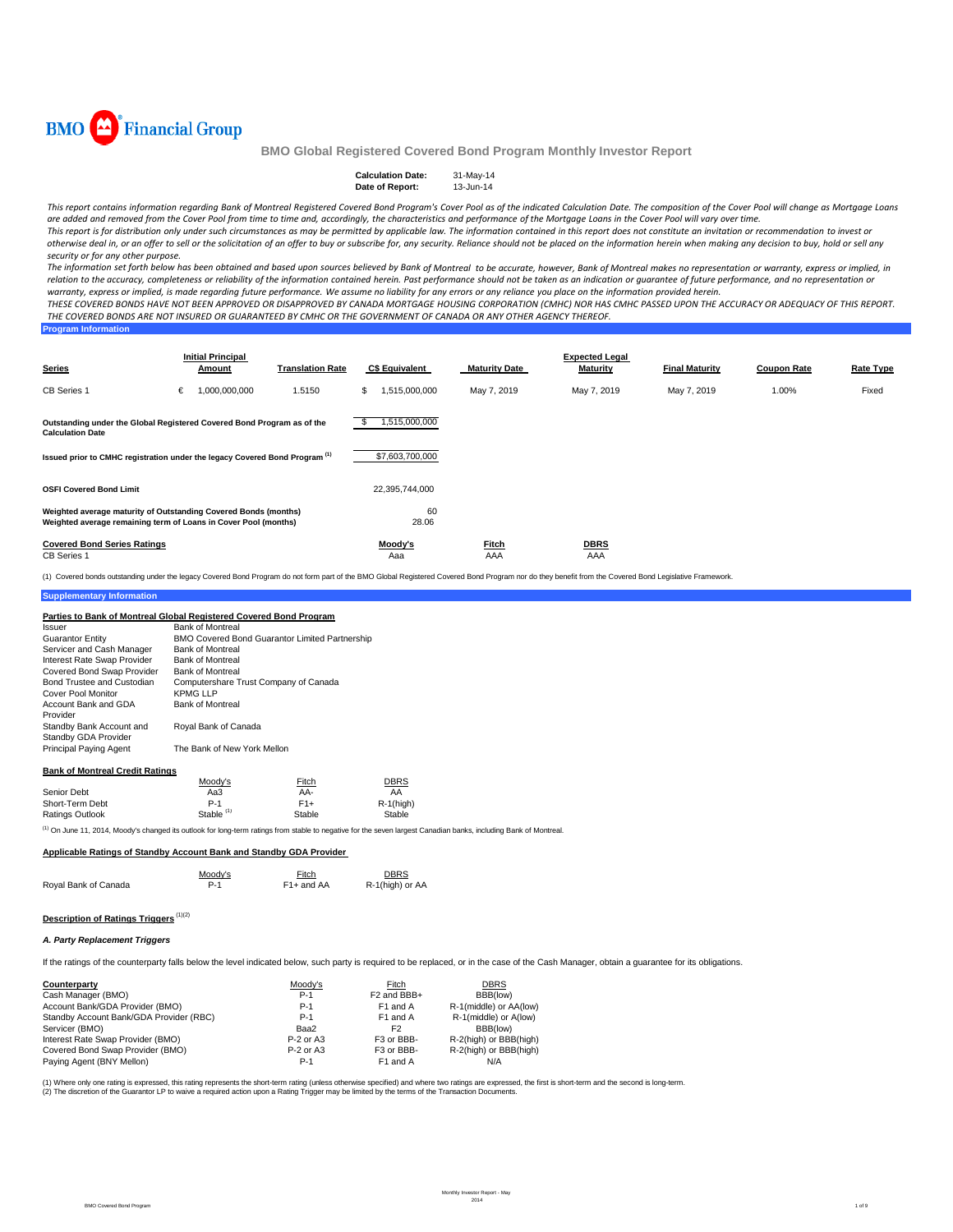

|                                                                                                                                                                                                                                                                                                                          |                                                  | <b>Calculation Date:</b><br>Date of Report: | 31-May-14<br>13-Jun-14                                   |  |
|--------------------------------------------------------------------------------------------------------------------------------------------------------------------------------------------------------------------------------------------------------------------------------------------------------------------------|--------------------------------------------------|---------------------------------------------|----------------------------------------------------------|--|
| <b>B. Summary of Specific Rating Trigger Actions</b><br>I) The following actions are required if the Cash Manager (BMO) undergoes a downgrade below the stipulated rating:                                                                                                                                               |                                                  |                                             |                                                          |  |
|                                                                                                                                                                                                                                                                                                                          | Moody's                                          | Fitch                                       | <b>DBRS</b>                                              |  |
| a) The Servicer will be required to direct amounts<br>received directly into the GDA Account (or Standby GDA<br>Account if applicable) within 2 Canadian business days<br>and the Cash Manager shall immediately remit any funds<br>held at such time for or on behalf of the Guarantor directly<br>into the GDA Account | $P-1$                                            | F1 or A                                     | R-1(middle) or AA(low)                                   |  |
| II) The following actions are required if the Servicer (BMO) undergoes a downgrade below the stipulated rating:                                                                                                                                                                                                          |                                                  |                                             |                                                          |  |
|                                                                                                                                                                                                                                                                                                                          | Moody's                                          | Fitch                                       | <b>DBRS</b>                                              |  |
| a) The Servicer will be required to direct amounts<br>received to the Cash Manager, or GDA as applicable                                                                                                                                                                                                                 | $P-1$                                            | F1 or A                                     | R-1(middle) or BBB(low)                                  |  |
| III) The Swap Provider is required to transfer credit support or transfer all of its rights and obligations to a replacement third party, or<br>to obtain a quarantee of its rights and obligations from a third party, if the Swap Provider undergoes a downgrade below the<br>stipulated rating:                       |                                                  |                                             |                                                          |  |
| a) Interest Rate Swap Provider<br>b) Covered Bond Swap Provider                                                                                                                                                                                                                                                          | Moody's <sup>(3)</sup><br>P-1 or A2<br>P-1 or A2 | Fitch<br>F1 and A<br>F1 and A               | DBRS<br>R-1(middle) or A(high)<br>R-1(middle) or A(high) |  |
| IV) The following actions are required if the Issuer (BMO) undergoes a downgrade below the stipulated rating:                                                                                                                                                                                                            |                                                  |                                             |                                                          |  |
| a) Mandatory repayment of the Demand Loan                                                                                                                                                                                                                                                                                | Moody's<br>N/A                                   | Fitch<br>F <sub>2</sub> or BBB+             | DBRS<br>N/A                                              |  |
| b) Cashflows will be exchanged under the Covered Bond<br>Swap Agreement (to the extent not already taking place)                                                                                                                                                                                                         | Baa1                                             | BBB+                                        | BBB(high)                                                |  |
| c) Transfer of title to Loans to Guarantor <sup>(4)</sup>                                                                                                                                                                                                                                                                | A <sub>3</sub>                                   | BBB-                                        | R-1(middle) or BBB(low)                                  |  |
| Events of Defaults & Test Compliance<br>Asset Coverage Test (C\$ Equivalent of Outstanding<br>Covered Bond < Adjusted Aggregate Asset Amount)<br><b>Issuer Event of Default</b><br>Guarantor LP Event of Default                                                                                                         |                                                  | Pass<br>No<br>No                            |                                                          |  |
| (3) If no short term rating exists, then A1<br>. According of contractor distinguished to consist the Occupations                                                                                                                                                                                                        |                                                  |                                             |                                                          |  |

(3) If no short term rating exists, then A1<br>(4) The transfer of registered title othe Loans to the Guarantor may be deferred if (A) satisfactory assurances are provided to the Guarantor and the Bond Trustee by The Office o

| (Applicable to Hard Bullet Covered Bonds) |         |                         |                                         |                                 |  |
|-------------------------------------------|---------|-------------------------|-----------------------------------------|---------------------------------|--|
| <b>Pre-Maturity Minimum Ratings</b>       | Moody's | Fitch<br>$\sim$<br>- 11 | DBRS <sup>(1</sup><br>A(high) or A(low) | <b>Pre-Maturity Test</b><br>N/A |  |

Following a breach of the Pre-Maturity test in respect of a Series of Hard Bullet Covered Bonds, and unless the Pre-Maturity Ledger is otherwise funded from the other sources,

the Partnership shall offer to sell Randomly Selected Loans if Final Maturity Date is within 12 months from the Pre-Maturity Test Date

(1) In the case of DBRS, if Final Maturity Date is within six months of the Pre-Maturity Test Date, then A(high), otherwise A(low).

| <b>Reserve Fund</b>                                                           |         |       |             |
|-------------------------------------------------------------------------------|---------|-------|-------------|
| <b>Reserve Fund Required Amount Ratings</b>                                   | Moody's | Fitch | DBRS        |
| Senior                                                                        |         |       | A(low)      |
| Short Term                                                                    | P-1     | F1    | R-1(middle) |
| Are the ratings of the Issuer below the Reserve Fund Required Amount Ratings? | No      |       |             |

lf the ratings of the Issuer fall below the Reserve Fund Required Amount Ratings, then the Guarantor shall credit cr cause to be credited to the Reserve Fund funds up to an<br>amount equal to the Reserve Fund Required Amount

Reserve Fund Balance N/A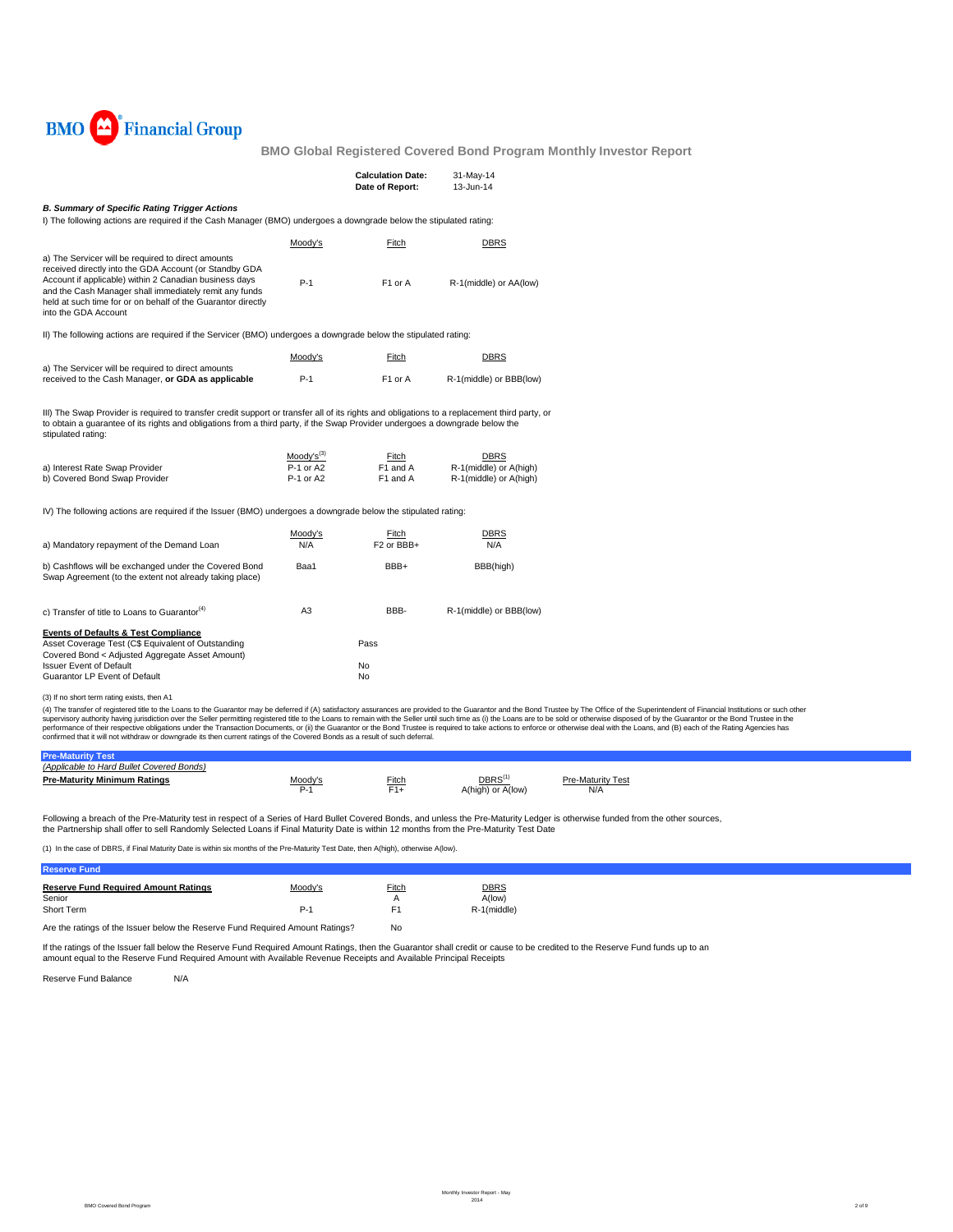

|                                                                                                                                                                                                                                                                                                                                                                              |                                   | <b>Calculation Date:</b><br>Date of Report:                                                      | 31-May-14<br>13-Jun-14                             |                          |  |
|------------------------------------------------------------------------------------------------------------------------------------------------------------------------------------------------------------------------------------------------------------------------------------------------------------------------------------------------------------------------------|-----------------------------------|--------------------------------------------------------------------------------------------------|----------------------------------------------------|--------------------------|--|
| <b>Asset Coverage Test</b>                                                                                                                                                                                                                                                                                                                                                   |                                   |                                                                                                  |                                                    |                          |  |
| C\$ Equivalent of Outstanding Covered Bonds                                                                                                                                                                                                                                                                                                                                  |                                   | \$<br>1,515,000,000                                                                              |                                                    |                          |  |
| A = Lesser of (i) Sum of LTV adjusted outstanding principal balance and (ii)<br>Sum of Asset percentage adjusted outstanding principal balance                                                                                                                                                                                                                               |                                   | \$<br>7,217,841,069                                                                              |                                                    | 7,719,616,117<br>A (i)   |  |
| $B =$ Principal receipts not applied                                                                                                                                                                                                                                                                                                                                         |                                   |                                                                                                  |                                                    | A (ii)<br>7,217,841,069  |  |
| $C =$ Cash capital contributions<br>$D =$ Substitution assets<br>$E = (i)$ Reserve fund balance<br>(ii) Pre - Maturity liquidity ledger balance<br>$F =$ Negative carry factor calculation<br>Total: $A + B + C + D + E - F$                                                                                                                                                 |                                   | 7,217,841,069<br>\$                                                                              | Asset Percentage<br>Maximum Asset<br>Percentage    | 93.5%<br>95.0%           |  |
| <b>Asset Coverage Test Pass/Fail</b>                                                                                                                                                                                                                                                                                                                                         |                                   | <b>Pass</b>                                                                                      |                                                    |                          |  |
| <b>Valuation Calculation</b>                                                                                                                                                                                                                                                                                                                                                 |                                   |                                                                                                  |                                                    |                          |  |
| <b>Trading Value of Covered Bonds</b>                                                                                                                                                                                                                                                                                                                                        |                                   | 1,527,892,650<br>\$                                                                              |                                                    |                          |  |
| A = Lesser of i) Present value of outstanding loan balance of Performing<br>Eligible Loans <sup>(1)</sup> and ii) 80% of Market Value <sup>(2)</sup> of properties securing<br>Performing Eligible Loans, net of adjustments                                                                                                                                                 |                                   | 7,769,657,798                                                                                    |                                                    | A (i)<br>7,769,657,798   |  |
| B = Principal receipts up to calculation date not otherwise applied<br>$C =$ Cash capital contributions<br>D = Trading Value of any Substitute Assets<br>$E =$ (i) Reserve Fund Balance, if applicable<br>(ii) Pre - Maturity liquidity ledger balance<br>F = Trading Value of Swap Collateral                                                                               |                                   |                                                                                                  |                                                    | A (ii)<br>11,167,202,702 |  |
| Total: $A + B + C + D + E + F$                                                                                                                                                                                                                                                                                                                                               |                                   | 7,769,657,798<br>\$                                                                              |                                                    |                          |  |
| (1) Present value of expected future cash flows of Loans using current market interest rates offered to BMO clients. The effective weighted average rate used for discounting is 2.96%<br>(2) Value as most recently determined or assessed in accordance with the underwriting policies (whether upon origination or renewal of the Eligible Loan or subsequently thereto). |                                   |                                                                                                  |                                                    |                          |  |
| <b>Intercompany Loan Balance</b><br>Guarantee Loan                                                                                                                                                                                                                                                                                                                           |                                   |                                                                                                  |                                                    |                          |  |
| Demand Loan<br>Total                                                                                                                                                                                                                                                                                                                                                         |                                   | \$<br>1,620,412,341<br>6,453,914,459<br>8,074,326,800<br>\$                                      |                                                    |                          |  |
| <b>Cover Pool Losses</b>                                                                                                                                                                                                                                                                                                                                                     |                                   |                                                                                                  |                                                    |                          |  |
| Period end<br>May 31, 2014                                                                                                                                                                                                                                                                                                                                                   | \$0                               | Write Off Amounts Loss Percentage (Annualized)<br>0.00%                                          |                                                    |                          |  |
| <b>Cover Pool Flow of Funds</b>                                                                                                                                                                                                                                                                                                                                              |                                   |                                                                                                  |                                                    |                          |  |
|                                                                                                                                                                                                                                                                                                                                                                              | <b>Current Month</b>              | Previous Month                                                                                   |                                                    |                          |  |
| <b>Cash Inflows</b><br>Principal receipts                                                                                                                                                                                                                                                                                                                                    | 404,683,825                       | 267, 144, 467                                                                                    |                                                    |                          |  |
| Proceeds for sale of Loans<br>Revenue Receipts<br>Swap Receipts<br>Cash Capital Contribution                                                                                                                                                                                                                                                                                 | 20,738,954<br>8,909,618           | 21,475,626<br>9,406,873                                                                          |                                                    |                          |  |
| Advances of Intercompany Loans<br>Guarantee Fee<br><b>Cash Outflows</b><br>Swap Payment                                                                                                                                                                                                                                                                                      |                                   |                                                                                                  |                                                    |                          |  |
| Intercompany Loan interest<br>Intercompany Loan principal<br>Intercompany Loan repayment<br>Mortgage Top-up Settlement                                                                                                                                                                                                                                                       | (12, 122, 349)<br>(323, 332, 700) | (12,734,666)<br>(255, 384, 500)                                                                  |                                                    |                          |  |
| Misc Partnership Expenses<br>Profit Distribution to Partners                                                                                                                                                                                                                                                                                                                 | (67)                              | (70)                                                                                             |                                                    |                          |  |
| Net inflows/(outflows)                                                                                                                                                                                                                                                                                                                                                       | 98,877,281.17                     | 29,907,730.96                                                                                    |                                                    |                          |  |
| <b>Cover Pool - Summary Statistics</b>                                                                                                                                                                                                                                                                                                                                       |                                   |                                                                                                  |                                                    |                          |  |
| Asset Type<br>Previous Month Ending Balance<br>Aggregate Outstanding Balance<br>Number of Loans<br>Average Loan Size<br>Number of Primary Borrowers<br>Number of Properties                                                                                                                                                                                                  |                                   | Mortgages<br>8,080,410,110<br>\$<br>7,720,051,976<br>38,951<br>\$<br>198,199<br>39,989<br>38,951 |                                                    |                          |  |
| Weighted Average Current Loan to Value (LTV)<br>Weighted Average Authorized LTV<br>Weighted Average Original LTV<br>Weighted Average Seasoning<br>Weighted Average Coupon<br>Weighted Average Original Term<br>Weighted Average Remaining Term<br><b>Substitution Assets</b>                                                                                                 |                                   | 62.54%<br>69.57%<br>69.57%<br>3.15%<br>Nil                                                       | 26.02 (Months)<br>54.08 (Months)<br>28.06 (Months) |                          |  |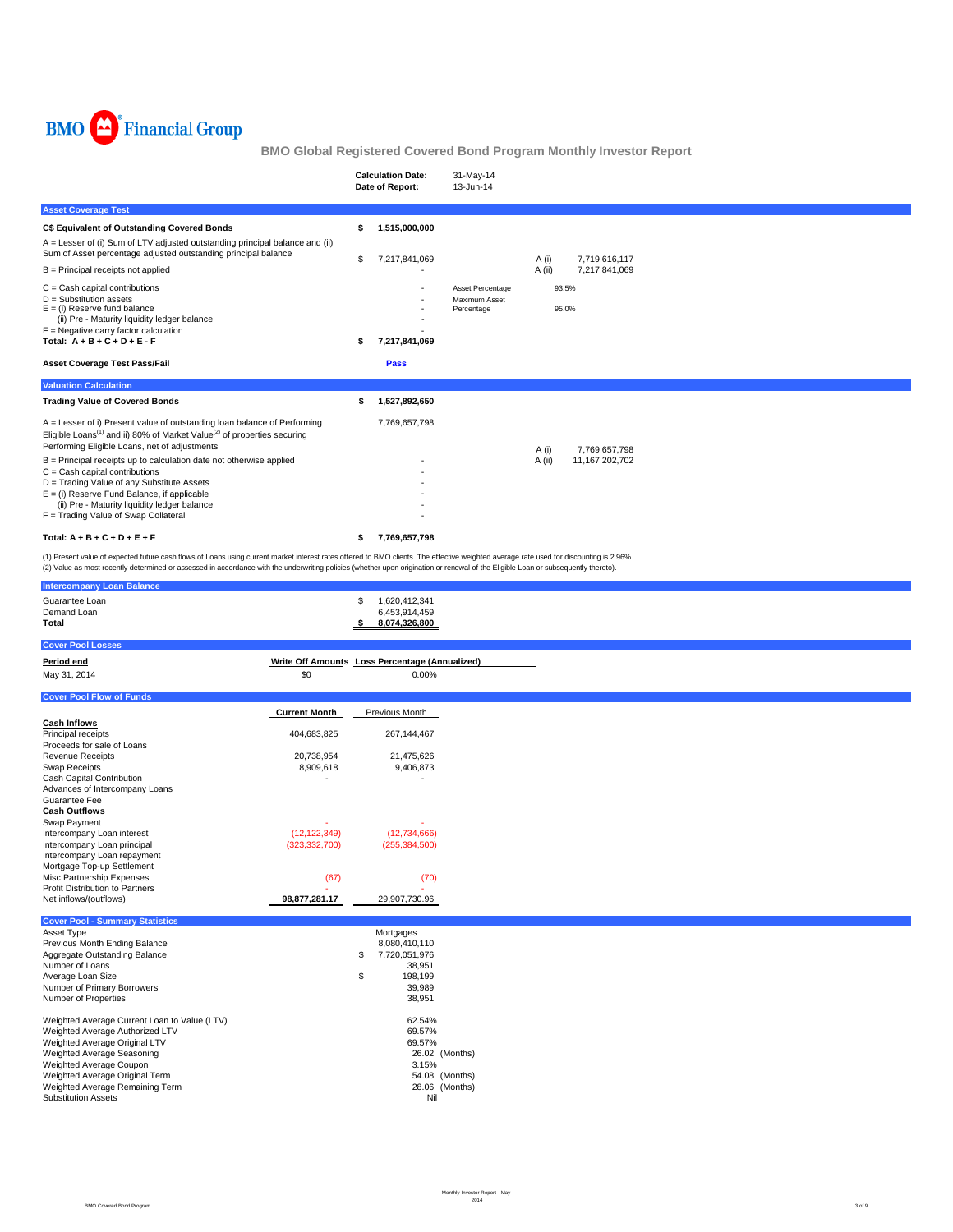

|                                                      | <b>Calculation Date:</b><br>Date of Report: | 31-May-14<br>13-Jun-14 |                                            |                 |  |
|------------------------------------------------------|---------------------------------------------|------------------------|--------------------------------------------|-----------------|--|
| <b>Cover Pool - Delinquency Distribution</b>         |                                             |                        |                                            |                 |  |
| <b>Aging Summary</b>                                 | Number of Loans                             | Percentage             | <b>Principal Balance</b>                   | Percentage      |  |
| Current and less than 30 days past due               | 38,892                                      | 99.85                  | \$<br>7,707,202,643                        | 99.83           |  |
| 30 - 59 days past due                                | 41                                          | 0.11                   | \$<br>9,033,386                            | 0.12            |  |
| 60 - 89 days past due                                | 12                                          | 0.03                   | \$<br>3,380,088                            | 0.04            |  |
| 90 or more days past due                             | 6                                           | 0.02                   | \$<br>435,860                              | 0.01            |  |
| <b>Grand Total</b>                                   | 38,951                                      | 100.00                 | \$<br>7,720,051,976                        | 100.00          |  |
| <b>Cover Pool - Provincial Distribution</b>          |                                             |                        |                                            |                 |  |
| <b>Province</b>                                      | Number of Loans                             | Percentage             | <b>Principal Balance</b>                   | Percentage      |  |
| Alberta                                              | 4,659                                       | 11.96                  | 1,038,553,111<br>\$                        | 13.45           |  |
| <b>British Columbia</b>                              | 4,554                                       | 11.69                  | \$<br>1,128,187,073                        | 14.61           |  |
| Manitoba                                             | 706                                         | 1.81                   | \$<br>106, 182, 347                        | 1.38            |  |
| New Brunswick                                        | 737                                         | 1.89                   | \$<br>86,264,336                           | 1.12            |  |
| Newfoundland                                         | 971                                         | 2.49                   | \$<br>150,114,236                          | 1.94            |  |
| Northwest Territories & Nunavut                      |                                             |                        | \$                                         |                 |  |
| Nova Scotia                                          | 1,306                                       | 3.35                   | \$<br>201,576,027                          | 2.61            |  |
| Ontario<br>Prince Edward Island                      | 16,597<br>243                               | 42.61<br>0.62          | \$<br>3,426,790,715<br>\$<br>31,726,605    | 44.39<br>0.41   |  |
| Quebec                                               | 8,374                                       | 21.50                  | \$<br>1,411,265,264                        | 18.28           |  |
| Saskatchewan                                         | 804                                         | 2.06                   | \$<br>139,392,262                          | 1.81            |  |
| <b>Yukon Territories</b>                             |                                             |                        | \$                                         |                 |  |
| <b>Grand Total</b>                                   | 38,951                                      | 100.00                 | 7,720,051,976<br>\$                        | 100.00          |  |
| <b>Cover Pool - Credit Score Distribution</b>        |                                             |                        |                                            |                 |  |
| <b>Credit Score</b>                                  | <b>Number of Loans</b>                      | Percentage             | <b>Principal Balance</b>                   | Percentage      |  |
| Less than 600 or Unavailable                         | 894                                         | 2.30                   | \$<br>156,284,519                          | 2.02            |  |
| $600 - 650$                                          | 1,395                                       | 3.58                   | \$<br>299,374,511                          | 3.88            |  |
| 651 - 700                                            | 4,137                                       | 10.62                  | \$<br>927,199,589                          | 12.01           |  |
| 701 - 750                                            | 8,657                                       | 22.23                  | \$<br>1,893,775,744                        | 24.53           |  |
| 751 - 800                                            | 15,565                                      | 39.96                  | \$<br>3,097,968,823                        | 40.13           |  |
| 801 and Above<br><b>Grand Total</b>                  | 8,303<br>38,951                             | 21.32<br>100.00        | \$<br>1,345,448,790<br>7,720,051,976<br>\$ | 17.43<br>100.00 |  |
|                                                      |                                             |                        |                                            |                 |  |
| <b>Cover Pool - Rate Type Distribution</b>           |                                             |                        |                                            |                 |  |
| Rate Type                                            | Number of Loans                             | Percentage             | <b>Principal Balance</b>                   | Percentage      |  |
| Fixed                                                | 35,371                                      | 90.81                  | \$<br>6,892,942,197                        | 89.29           |  |
| Variable                                             | 3,580                                       | 9.19                   | 827,109,779<br>\$                          | 10.71           |  |
| <b>Grand Total</b>                                   | 38,951                                      | 100.00                 | \$<br>7,720,051,976                        | 100.00          |  |
| <b>Cover Pool - Mortgage Asset Type Distribution</b> |                                             |                        |                                            |                 |  |
| <b>Mortgage Asset Type</b>                           | Number of Loans                             | Percentage             | <b>Principal Balance</b>                   | Percentage      |  |
| <b>Conventional Amortizing Mortgages</b>             | 38,951                                      | 100.00                 | 7,720,051,976<br>\$                        | 100.00          |  |
| <b>Grand Total</b>                                   | 38,951                                      | 100.00                 | \$<br>7,720,051,976                        | 100.00          |  |
| <b>Cover Pool - Occupancy Type Distribution</b>      |                                             |                        |                                            |                 |  |
| <b>Occupancy Type</b>                                | Number of Loans                             | Percentage             | <b>Principal Balance</b>                   | Percentage      |  |
| Owner Occupied                                       | 32,847                                      | 84.33                  | \$<br>6,337,948,531                        | 82.10           |  |
| Non-Owner Occupied                                   | 6,104                                       | 15.67                  | \$<br>1,382,103,445                        | 17.90           |  |
| <b>Grand Total</b>                                   | 38,951                                      | 100.00                 | \$<br>7,720,051,976                        | 100.00          |  |
| <b>Cover Pool - Mortgage Rate Distribution</b>       |                                             |                        |                                            |                 |  |
|                                                      |                                             |                        |                                            |                 |  |
| Mortgage Rate (%)<br>Less than 1.00                  | Number of Loans                             | Percentage             | <b>Principal Balance</b><br>\$             | Percentage      |  |
| $1.00 - 3.99$                                        | 35,908                                      | 92.19                  | \$<br>7,333,922,819                        | 95.00           |  |
| $4.00 - 4.49$                                        | 2,255                                       | 5.79                   | \$<br>287,466,914                          | 3.72            |  |
| $4.50 - 4.99$                                        | 571                                         | 1.47                   | \$<br>70,377,516                           | 0.91            |  |
| $5.00 - 5.49$                                        | 156                                         | 0.40                   | \$<br>21,738,825                           | 0.28            |  |
| $5.50 - 5.99$                                        | 40                                          | 0.10                   | \$<br>4,666,853                            | 0.06            |  |
| $6.00 - 6.49$                                        | 19                                          | 0.05                   | \$<br>1,802,239                            | 0.02            |  |
| $6.50 - 6.99$                                        | $\overline{2}$                              | 0.01                   | \$<br>76,811                               | 0.00            |  |
| $7.00 - 7.49$                                        |                                             |                        | \$<br>ä,                                   | $\sim$          |  |
| $7.50 - 7.99$                                        |                                             |                        | \$                                         | ÷.              |  |
| 8.00 and Above                                       |                                             |                        | \$                                         |                 |  |
| <b>Grand Total</b>                                   | 38,951                                      | 100.00                 | 7,720,051,976<br>\$                        | 100.00          |  |
|                                                      |                                             |                        |                                            |                 |  |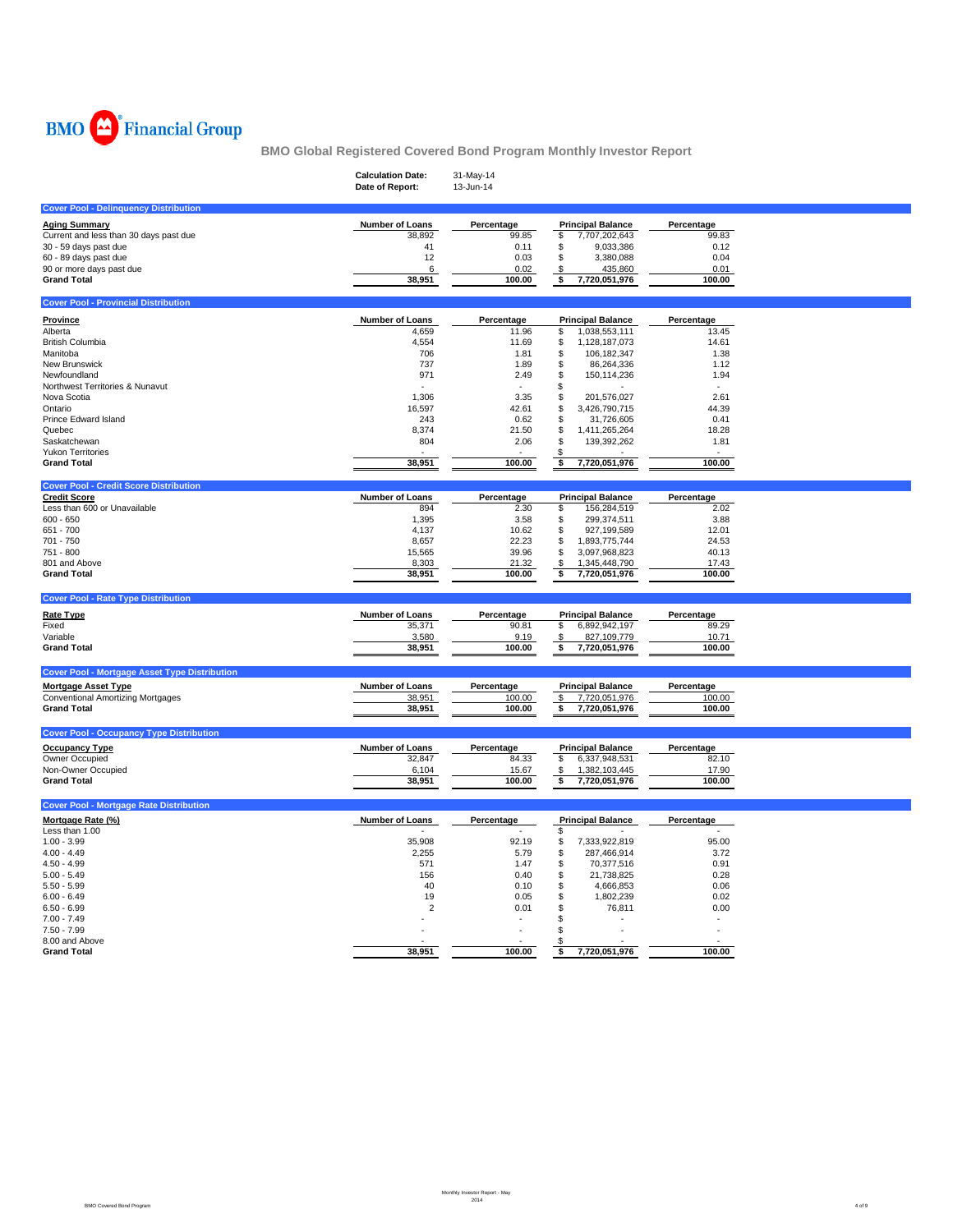

|                                                                                                   |                              |                                       | <b>Calculation Date:</b><br>Date of Report: | 31-May-14<br>13-Jun-14 |                                               |                                          |  |
|---------------------------------------------------------------------------------------------------|------------------------------|---------------------------------------|---------------------------------------------|------------------------|-----------------------------------------------|------------------------------------------|--|
| <b>Cover Pool - Current LTV Distribution</b>                                                      |                              |                                       |                                             |                        |                                               |                                          |  |
| Current LTV (%)                                                                                   |                              |                                       | <b>Number of Loans</b>                      | Percentage             |                                               | Percentage                               |  |
| 20.00 and Below                                                                                   |                              |                                       | 2,117                                       | 5.44                   | <b>Principal Balance</b><br>\$<br>119,185,113 | 1.54                                     |  |
| 20.01 - 25.00                                                                                     |                              |                                       | 1,360                                       | 3.49                   | \$<br>119,540,445                             | 1.55                                     |  |
| 25.01 - 30.00                                                                                     |                              |                                       | 1,590                                       | 4.08                   | \$<br>152,206,684                             | 1.97                                     |  |
| $30.01 - 35.00$                                                                                   |                              |                                       | 1,718                                       | 4.41                   | \$<br>201,797,023                             | 2.61                                     |  |
| $35.01 - 40.00$                                                                                   |                              |                                       | 1,977                                       | 5.08                   | \$<br>264,593,880                             | 3.43                                     |  |
| $40.01 - 45.00$                                                                                   |                              |                                       | 2,240                                       | 5.75                   | \$<br>333,465,858                             | 4.32                                     |  |
| 45.01 - 50.00                                                                                     |                              |                                       | 2,591                                       | 6.65<br>7.20           | \$<br>429,893,828                             | 5.57<br>6.70                             |  |
| $50.01 - 55.00$<br>55.01 - 60.00                                                                  |                              |                                       | 2,804<br>2,768                              | 7.11                   | \$<br>517,579,366<br>\$<br>565,002,943        | 7.32                                     |  |
| $60.01 - 65.00$                                                                                   |                              |                                       | 2,569                                       | 6.60                   | \$<br>613,063,254                             | 7.94                                     |  |
| 65.01 - 70.00                                                                                     |                              |                                       | 3,166                                       | 8.13                   | \$<br>779,010,034                             | 10.09                                    |  |
| 70.01 - 75.00                                                                                     |                              |                                       | 5,188                                       | 13.32                  | \$<br>1,311,528,560                           | 16.99                                    |  |
| 75.01 - 80.00                                                                                     |                              |                                       | 8,863                                       | 22.75                  | \$<br>2,313,184,987                           | 29.96                                    |  |
| 80.01 and Above                                                                                   |                              |                                       |                                             | $\blacksquare$         | \$                                            | $\overline{\phantom{a}}$                 |  |
| <b>Grand Total</b>                                                                                |                              |                                       | 38,951                                      | 100.00                 | 7,720,051,976                                 | 100.00                                   |  |
| <b>Cover Pool - Remaining Term Distribution</b>                                                   |                              |                                       |                                             |                        |                                               |                                          |  |
| <b>Months to Maturity</b>                                                                         |                              |                                       | <b>Number of Loans</b>                      | Percentage             | <b>Principal Balance</b>                      | Percentage                               |  |
| Less than 12                                                                                      |                              |                                       | 7,292                                       | 18.72                  | 1,316,874,522<br>\$                           | 17.06                                    |  |
| $12 - 17$                                                                                         |                              |                                       | 4,870                                       | 12.50                  | \$<br>892,144,794                             | 11.56                                    |  |
| 18 - 24                                                                                           |                              |                                       | 4,921                                       | 12.63                  | \$<br>877,842,924                             | 11.37                                    |  |
| $25 - 30$<br>$31 - 36$                                                                            |                              |                                       | 2,019<br>4,066                              | 5.18<br>10.44          | \$<br>444,401,695<br>\$<br>803,037,192        | 5.76<br>10.40                            |  |
| $37 - 42$                                                                                         |                              |                                       | 11,560                                      | 29.68                  | \$<br>2,490,925,996                           | 32.27                                    |  |
| $43 - 48$                                                                                         |                              |                                       | 4,101                                       | 10.53                  | \$<br>872,409,730                             | 11.30                                    |  |
| 49 - 54                                                                                           |                              |                                       | 122                                         | 0.31                   | \$<br>22,415,124                              | 0.29                                     |  |
| $55 - 60$                                                                                         |                              |                                       |                                             |                        | \$                                            | $\overline{\phantom{a}}$                 |  |
| $61 - 63$                                                                                         |                              |                                       |                                             |                        | \$                                            |                                          |  |
| 72 and Above                                                                                      |                              |                                       |                                             |                        | \$                                            | $\sim$                                   |  |
| <b>Grand Total</b>                                                                                |                              |                                       | 38,951                                      | 100.00                 | \$<br>7,720,051,976                           | 100.00                                   |  |
| <b>Cover Pool - Remaining Principal Balance Distribution</b><br>Remaining Principal Balance (C\$) |                              |                                       |                                             | Percentage             |                                               |                                          |  |
| 99,999 and Below                                                                                  |                              |                                       | <b>Number of Loans</b><br>9,503             | 24.40                  | <b>Principal Balance</b><br>\$<br>611,645,150 | Percentage<br>7.92                       |  |
| 100,000 - 199,999                                                                                 |                              |                                       | 14,503                                      | 37.23                  | \$<br>2,158,678,887                           | 27.96                                    |  |
| 200,000 - 299,999                                                                                 |                              |                                       | 8,743                                       | 22.45                  | \$<br>2,135,965,327                           | 27.67                                    |  |
| 300,000 - 399,999                                                                                 |                              |                                       | 3,493                                       | 8.97                   | \$<br>1,193,980,376                           | 15.47                                    |  |
| 400,000 - 499,999                                                                                 |                              |                                       | 1,330                                       | 3.41                   | \$<br>589,998,863                             | 7.64                                     |  |
| 500,000 - 599,999                                                                                 |                              |                                       | 615                                         | 1.58                   | \$<br>334, 150, 453                           | 4.33                                     |  |
| 600,000 - 699,999                                                                                 |                              |                                       | 286                                         | 0.73                   | \$<br>184,221,977                             | 2.39                                     |  |
| 700,000 - 799,999                                                                                 |                              |                                       | 140                                         | 0.36                   | \$<br>104,052,710                             | 1.35                                     |  |
| 800,000 - 899,999                                                                                 |                              |                                       | 75                                          | 0.19                   | \$<br>63,211,406                              | 0.82                                     |  |
| 900,000 - 999,999                                                                                 |                              |                                       | 70<br>130                                   | 0.18<br>0.33           | \$<br>65,913,700<br>\$                        | 0.85<br>2.03                             |  |
| 1,000,000 - 1,499,999<br>1,500,000 - 2,000,000                                                    |                              |                                       | 42                                          | 0.11                   | 156,512,590<br>\$<br>72,213,979               | 0.94                                     |  |
| 2,000,000 - 3,000,000                                                                             |                              |                                       | 21                                          | 0.05                   | \$<br>49,506,559                              | 0.64                                     |  |
| 3,000,000 and Above                                                                               |                              |                                       |                                             |                        | \$                                            |                                          |  |
|                                                                                                   |                              |                                       | 38,951                                      | 100.00                 | \$<br>7,720,051,976                           | 100.00                                   |  |
| <b>Cover Pool - Property Type Distribution</b>                                                    |                              |                                       |                                             |                        |                                               |                                          |  |
| <b>Property Type</b>                                                                              |                              |                                       | <b>Number of Loans</b>                      | Percentage             | <b>Principal Balance</b>                      | Percentage                               |  |
| Condominium                                                                                       |                              |                                       | 6,244                                       | 16.03                  | \$<br>1,113,547,543                           | 14.42                                    |  |
| Multi-Residential                                                                                 |                              |                                       | 2,001                                       | 5.14                   | \$<br>468,797,001<br>\$                       | 6.07                                     |  |
| Single Family<br>Townhouse                                                                        |                              |                                       | 28,381<br>2,325                             | 72.86<br>5.97          | 5,687,261,811<br>\$<br>450,445,621            | 73.67<br>5.83                            |  |
| <b>Grand Total</b>                                                                                |                              |                                       | 38,951                                      | 100.00                 | 7,720,051,976                                 | 100.00                                   |  |
| Note: Percentages and totals in the above tables may not add exactly due to rounding.             |                              |                                       |                                             |                        |                                               |                                          |  |
| Cover Pool - Current LTV and Delinquency Distribution by Province                                 |                              |                                       |                                             |                        |                                               |                                          |  |
|                                                                                                   |                              | <b>Current and</b>                    |                                             | <b>Aging Summary</b>   |                                               |                                          |  |
|                                                                                                   |                              | less than 30                          | 30 to 59                                    | 60 to 89               | 90 or more                                    |                                          |  |
| Province                                                                                          | Current LTV (%)              | days past due                         | days past due                               | days past due          | days past due                                 | Total                                    |  |
| Alberta                                                                                           | 20.00 and Below              | \$<br>14,472,825                      | \$                                          | \$                     | \$                                            | \$<br>14,472,825                         |  |
|                                                                                                   | $20.01 - 25$<br>$25.01 - 30$ | \$<br>15,542,799<br>18,095,645<br>S   | \$<br>\$                                    | \$<br>S                | \$<br>\$                                      | \$<br>15,542,799<br>\$<br>18,095,645     |  |
|                                                                                                   | $30.01 - 35$                 | 24,761,415<br>\$                      | \$<br>59,369                                | S                      | \$                                            | \$<br>24,820,784                         |  |
|                                                                                                   | $35.01 - 40$                 | \$<br>32,636,308                      | \$                                          | \$                     | \$                                            | \$<br>32,636,308                         |  |
|                                                                                                   | $40.01 - 45$                 | \$<br>42,279,246                      | \$                                          | S                      | \$                                            | \$<br>42,279,246                         |  |
|                                                                                                   | $45.01 - 50$                 | 57,853,311<br>\$                      | \$                                          | S                      | \$                                            | \$<br>57,853,311                         |  |
|                                                                                                   | $50.01 - 55$                 | 58,057,856<br>\$                      | \$<br>219,854                               | \$                     | \$                                            | \$<br>58,277,709                         |  |
|                                                                                                   | $55.01 - 60$                 | 76,685,923<br>S                       | \$<br>363,050                               | \$                     | \$                                            | \$<br>77,048,973                         |  |
|                                                                                                   | $60.01 - 65$                 | \$<br>77,341,735                      | \$                                          | S                      | \$                                            | \$<br>77,341,735                         |  |
|                                                                                                   | $65.01 - 70$                 | \$<br>118,394,382                     | \$<br>$\overline{\phantom{a}}$              | \$                     | \$                                            | \$<br>118,394,382                        |  |
|                                                                                                   | $70.01 - 75$<br>75.01 - 80   | 194,167,732<br>S<br>307,027,286<br>\$ | \$<br>\$<br>594,375                         | \$<br>\$               | \$<br>\$                                      | 194, 167, 732<br>\$<br>\$<br>307,621,662 |  |
|                                                                                                   | 80.01 and Above              | -\$                                   | \$                                          | \$                     | \$                                            | -S                                       |  |
|                                                                                                   |                              | 1,037,316,462                         | 1,236,648                                   |                        | $\overline{\phantom{a}}$                      | 1,038,553,111                            |  |
|                                                                                                   |                              |                                       |                                             |                        |                                               |                                          |  |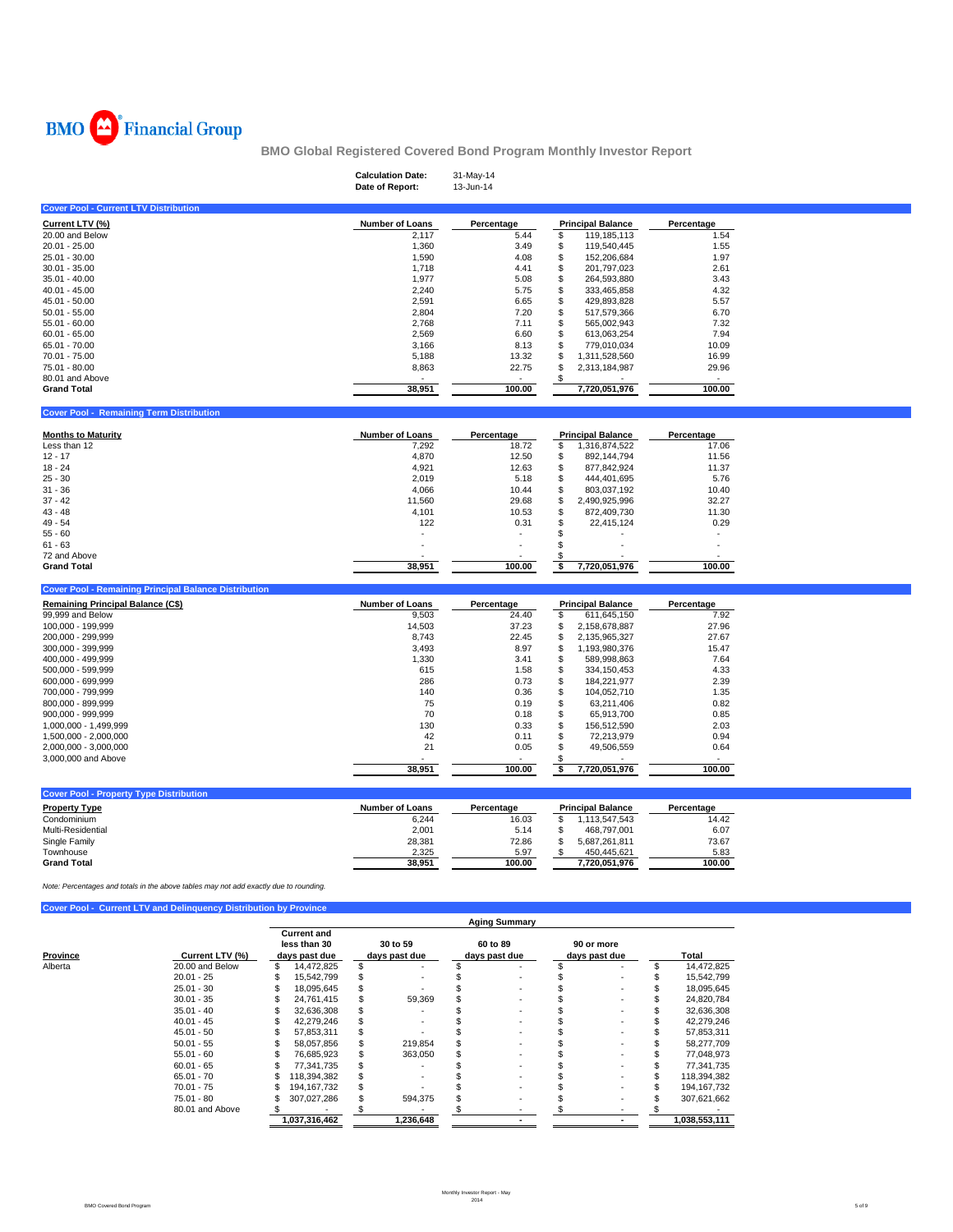

|                           |                                    |                                                     |          | <b>Calculation Date:</b><br>Date of Report: |                      | 31-May-14<br>13-Jun-14    |          |                             |          |                           |
|---------------------------|------------------------------------|-----------------------------------------------------|----------|---------------------------------------------|----------------------|---------------------------|----------|-----------------------------|----------|---------------------------|
|                           |                                    |                                                     |          |                                             |                      | <b>Aging Summary</b>      |          |                             |          |                           |
| Province                  | Current LTV (%)                    | <b>Current and</b><br>less than 30<br>days past due |          | 30 to 59<br>days past due                   |                      | 60 to 89<br>days past due |          | 90 or more<br>days past due |          | Total                     |
| <b>British Columbia</b>   | 20.00 and Below                    | \$<br>26,536,343                                    | \$       |                                             | \$                   |                           | \$       |                             | \$       | 26,536,343                |
|                           | $20.01 - 25$                       | \$<br>24,785,498                                    | \$       |                                             | \$                   |                           | \$       |                             | \$       | 24,785,498                |
|                           | $25.01 - 30$                       | \$<br>29,484,880                                    | \$       |                                             | \$                   |                           | \$       |                             | \$       | 29,484,880                |
|                           | $30.01 - 35$                       | \$<br>36,508,120                                    | \$       |                                             | \$                   | 44,577                    | \$       |                             | \$       | 36,552,697                |
|                           | $35.01 - 40$                       | \$<br>51,737,693                                    | \$       |                                             | \$                   |                           | \$       |                             | \$       | 51,737,693                |
|                           | $40.01 - 45$                       | \$<br>57,436,484                                    | \$       |                                             | \$                   |                           | \$       |                             | \$       | 57,436,484                |
|                           | $45.01 - 50$                       | \$<br>66,980,716                                    | \$       |                                             | \$                   |                           | \$       |                             | \$       | 66,980,716                |
|                           | $50.01 - 55$                       | \$<br>87,219,311                                    | \$       |                                             | \$                   |                           | \$       |                             | \$       | 87,219,311                |
|                           | $55.01 - 60$<br>$60.01 - 65$       | \$<br>89,379,891<br>\$                              | \$<br>\$ | 132,926                                     | \$<br>\$             |                           | \$<br>\$ |                             | \$<br>\$ | 89,379,891                |
|                           | $65.01 - 70$                       | 92,266,847<br>\$<br>118,265,217                     | \$       | 495.107                                     | \$                   |                           | \$       |                             | \$       | 92,399,773<br>118,760,323 |
|                           | $70.01 - 75$                       | \$<br>195,323,601                                   | \$       | 144,681                                     | \$                   |                           | \$       |                             | \$       | 195,468,282               |
|                           | $75.01 - 80$                       | \$<br>249,970,223                                   | \$       | 1,212,428                                   | \$                   | 262,529                   | \$       |                             | \$       | 251,445,181               |
|                           | 80.01 and Above                    | S                                                   | \$       |                                             | \$                   |                           | \$       |                             | \$       |                           |
|                           |                                    | 1,125,894,825                                       |          | 1,985,142                                   |                      | 307,106                   |          |                             |          | 1,128,187,073             |
|                           |                                    | <b>Current and</b>                                  |          |                                             |                      | <b>Aging Summary</b>      |          |                             |          |                           |
|                           |                                    | less than 30                                        |          | 30 to 59                                    |                      | 60 to 89                  |          | 90 or more                  |          |                           |
| <b>Province</b>           | Current LTV (%)                    | days past due                                       |          | days past due                               |                      | days past due             |          | days past due               |          | Total                     |
| Manitoba                  | 20.00 and Below                    | \$<br>1,392,805                                     | \$       |                                             | \$                   |                           | \$       |                             | \$       | 1,392,805                 |
|                           | $20.01 - 25$                       | \$<br>1,620,774                                     | \$       |                                             | \$                   |                           | \$       |                             | \$       | 1,620,774                 |
|                           | $25.01 - 30$                       | \$<br>1,931,933                                     | \$       |                                             | \$                   |                           | \$       |                             | \$       | 1,931,933                 |
|                           | $30.01 - 35$                       | \$<br>4,124,341                                     | \$       |                                             | \$                   |                           | \$       |                             | \$       | 4,124,341                 |
|                           | $35.01 - 40$                       | \$<br>4,305,002                                     | \$       |                                             | \$                   |                           | \$       |                             | \$       | 4,305,002                 |
|                           | $40.01 - 45$                       | \$<br>4,848,025                                     | \$       |                                             | \$<br>\$             |                           | \$       |                             | \$<br>\$ | 4,848,025                 |
|                           | $45.01 - 50$                       | \$<br>5,319,003                                     | \$       |                                             | \$                   |                           | \$       |                             |          | 5,319,003                 |
|                           | $50.01 - 55$<br>$55.01 - 60$       | \$<br>7,236,770<br>\$                               | \$<br>\$ |                                             | \$                   |                           | \$<br>\$ | 89,862                      | \$<br>\$ | 7,236,770                 |
|                           | $60.01 - 65$                       | 9,261,570<br>\$                                     | \$       |                                             | \$                   |                           | \$       |                             | \$       | 9,351,432<br>9,422,730    |
|                           | $65.01 - 70$                       | 9,422,730<br>\$<br>10,419,420                       | \$       |                                             | \$                   |                           | \$       |                             | \$       | 10,419,420                |
|                           | $70.01 - 75$                       | \$<br>14,308,346                                    | \$       | 108,364                                     | \$                   |                           | \$       |                             | \$       | 14,416,710                |
|                           | 75.01 - 80                         | \$<br>31,793,403                                    | \$       |                                             | \$                   |                           | \$       |                             | \$       | 31,793,403                |
|                           | 80.01 and Above                    | \$                                                  | \$       |                                             | \$                   |                           | \$       |                             | \$       |                           |
|                           |                                    | 105,984,121                                         |          | 108,364                                     |                      |                           |          | 89,862                      |          | 106,182,347               |
|                           |                                    |                                                     |          |                                             |                      | <b>Aging Summary</b>      |          |                             |          |                           |
|                           |                                    | <b>Current and</b>                                  |          |                                             |                      |                           |          |                             |          |                           |
|                           |                                    | less than 30                                        |          | 30 to 59                                    |                      | 60 to 89                  |          | 90 or more                  |          |                           |
| Province<br>New Brunswick | Current LTV (%)<br>20.00 and Below | days past due<br>\$                                 | \$       | days past due                               | \$                   | days past due             | \$       | days past due               | \$       | Total                     |
|                           | $20.01 - 25$                       | 889,398<br>\$<br>467,589                            | \$       |                                             | \$                   |                           | \$       |                             | \$       | 889,398<br>467,589        |
|                           | $25.01 - 30$                       | \$<br>2,387,469                                     | \$       |                                             | \$                   |                           | \$       |                             | \$       | 2,387,469                 |
|                           | $30.01 - 35$                       | \$<br>1,967,613                                     | \$       |                                             | \$                   |                           | \$       |                             | \$       | 1,967,613                 |
|                           | $35.01 - 40$                       | \$<br>2,030,003                                     | \$       |                                             | \$                   |                           | \$       |                             | \$       | 2,030,003                 |
|                           | $40.01 - 45$                       | \$<br>3,416,085                                     | \$       |                                             | \$                   |                           | \$       |                             | \$       | 3,416,085                 |
|                           | $45.01 - 50$                       | \$<br>3,964,292                                     | \$       |                                             | \$                   |                           | \$       |                             | \$       | 3,964,292                 |
|                           | $50.01 - 55$                       | \$<br>5,350,271                                     | \$       | 122,083                                     | \$                   |                           | \$       |                             | \$       | 5,472,354                 |
|                           | $55.01 - 60$                       | \$<br>6,104,535                                     | \$       |                                             | \$                   |                           | \$       |                             | \$       | 6,104,535                 |
|                           | $60.01 - 65$                       | \$<br>7,196,134                                     | \$       |                                             | \$                   |                           | \$       |                             | \$       | 7,196,134                 |
|                           | $65.01 - 70$                       | \$<br>9,383,635                                     | \$       |                                             | \$                   |                           | \$       |                             | \$       | 9,383,635                 |
|                           | $70.01 - 75$                       | \$<br>17,258,122                                    | \$       |                                             | \$                   |                           | \$       |                             | \$       | 17,258,122                |
|                           | $75.01 - 80$                       | \$<br>25,727,107                                    | \$       |                                             | \$                   |                           | \$       |                             | \$       | 25,727,107                |
|                           | 80.01 and Above                    | \$<br>86, 142, 253                                  | \$       | 122,083                                     | \$                   |                           | \$       | $\blacksquare$              | \$       | 86,264,336                |
|                           |                                    |                                                     |          |                                             |                      |                           |          |                             |          |                           |
|                           |                                    | <b>Current and</b>                                  |          |                                             | <b>Aging Summary</b> |                           |          |                             |          |                           |
|                           |                                    | less than 30                                        |          | 30 to 59                                    |                      | 60 to 89                  |          | 90 or more                  |          |                           |
| Province                  | Current LTV (%)                    | days past due                                       |          | days past due                               |                      | days past due             |          | days past due               |          | Total                     |
| Newfoundland              | 20.00 and Below                    | \$<br>875,970                                       | \$       |                                             | \$                   |                           | \$       |                             | \$       | 875,970                   |
|                           | $20.01 - 25$                       | \$<br>1,038,868                                     | \$       |                                             | \$                   |                           | \$       |                             | \$       | 1,038,868                 |
|                           | $25.01 - 30$                       | \$<br>1,660,780                                     | \$       |                                             | \$                   |                           | \$       |                             | \$       | 1,660,780                 |
|                           | $30.01 - 35$                       | \$<br>2,750,833                                     | \$       |                                             | \$                   |                           | \$       |                             | \$       | 2,750,833                 |
|                           | $35.01 - 40$                       | \$<br>2,624,873                                     | \$       |                                             | \$                   |                           | \$       |                             | \$       | 2,624,873                 |
|                           | $40.01 - 45$                       | \$<br>4,512,698                                     | \$       |                                             | \$                   |                           | \$       |                             | \$       | 4,512,698                 |
|                           | $45.01 - 50$                       | \$<br>5,707,656                                     | \$       |                                             | \$                   |                           | \$       |                             | \$       | 5,707,656                 |
|                           | $50.01 - 55$                       | \$<br>3,936,468                                     | \$       |                                             | \$                   |                           | \$       |                             | \$       | 3,936,468                 |
|                           | $55.01 - 60$                       | \$<br>10,617,947                                    | \$       |                                             | \$                   |                           | \$       |                             | \$       | 10,617,947                |
|                           | $60.01 - 65$                       | \$<br>11,476,241                                    | \$       |                                             | \$                   |                           | \$       |                             | \$       | 11,476,241                |
|                           | $65.01 - 70$                       | \$<br>10,687,084                                    | \$       |                                             | \$                   |                           | \$       |                             | \$       | 10,687,084                |
|                           | $70.01 - 75$<br>75.01 - 80         | \$<br>27,075,284<br>\$                              | \$       | 274,984                                     | \$<br>\$             | 167,914<br>654,914        | \$<br>\$ |                             | \$<br>\$ | 27,243,198                |
|                           | 80.01 and Above                    | 66,051,722<br>\$                                    | \$<br>\$ |                                             | \$                   |                           | \$       |                             | \$       | 66,981,620                |
|                           |                                    | 149,016,424                                         |          | 274,984                                     |                      | 822,827                   |          |                             |          | 150,114,236               |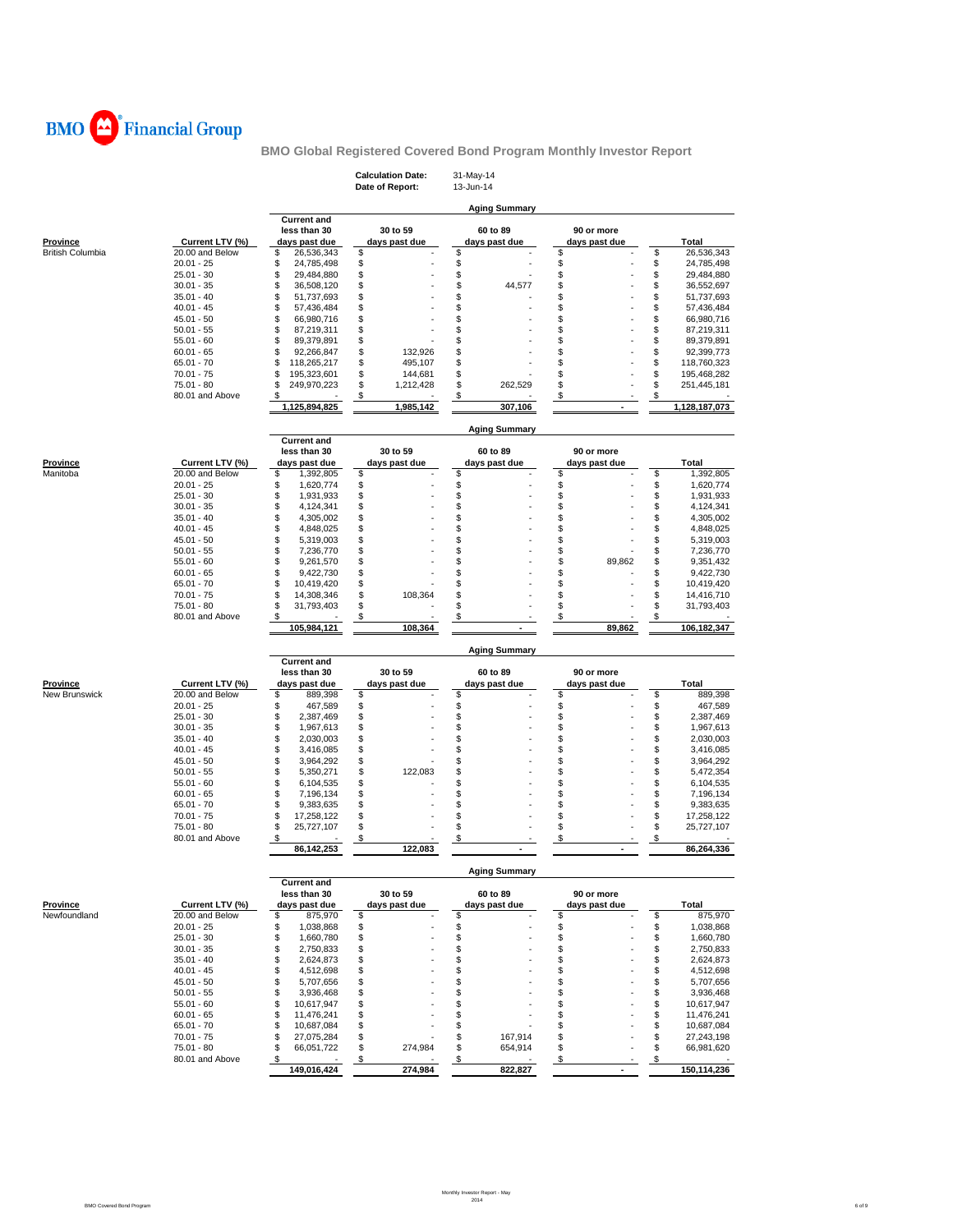

|                                |                                    |                                        | <b>Calculation Date:</b><br>Date of Report: | 31-May-14<br>13-Jun-14    |                                 |                                      |
|--------------------------------|------------------------------------|----------------------------------------|---------------------------------------------|---------------------------|---------------------------------|--------------------------------------|
|                                |                                    |                                        |                                             | <b>Aging Summary</b>      |                                 |                                      |
|                                |                                    | <b>Current and</b>                     |                                             |                           |                                 |                                      |
| <b>Province</b>                | Current LTV (%)                    | less than 30<br>days past due          | 30 to 59<br>days past due                   | 60 to 89<br>days past due | 90 or more<br>days past due     | Total                                |
| Northwest Territories          | 20.00 and Below                    | \$                                     | \$                                          | \$                        | \$                              | \$                                   |
|                                | $20.01 - 25$<br>$25.01 - 30$       | \$<br>\$                               | \$<br>\$                                    | \$<br>\$                  | \$<br>\$                        | \$<br>\$                             |
|                                | $30.01 - 35$                       | \$                                     | \$                                          | \$                        | \$                              | \$                                   |
|                                | $35.01 - 40$                       | \$                                     | \$                                          | \$                        | \$                              | \$                                   |
|                                | $40.01 - 45$                       | \$                                     | \$                                          | \$                        | \$                              | \$                                   |
|                                | $45.01 - 50$<br>$50.01 - 55$       | \$<br>\$                               | \$<br>\$                                    | \$<br>\$                  | \$<br>\$                        | \$<br>\$                             |
|                                | $55.01 - 60$                       | \$                                     | \$                                          | \$                        | \$                              | \$                                   |
|                                | $60.01 - 65$                       | \$                                     | \$                                          | \$                        | \$                              | \$                                   |
|                                | $65.01 - 70$                       | \$                                     | \$                                          | \$                        | \$                              | \$                                   |
|                                | $70.01 - 75$                       | \$                                     | \$                                          | \$                        | \$                              | \$                                   |
|                                | $75.01 - 80$<br>80.01 and Above    | \$<br>\$                               | \$<br>\$                                    | \$<br>\$                  | \$<br>\$                        | \$<br>\$                             |
|                                |                                    | \$<br>$\overline{a}$                   | \$                                          | \$                        | \$<br>$\overline{a}$            | \$<br>$\overline{a}$                 |
|                                |                                    |                                        |                                             | <b>Aging Summary</b>      |                                 |                                      |
|                                |                                    | <b>Current and</b>                     |                                             |                           |                                 |                                      |
|                                |                                    | less than 30                           | 30 to 59                                    | 60 to 89                  | 90 or more                      |                                      |
| <b>Province</b><br>Nova Scotia | Current LTV (%)<br>20.00 and Below | days past due<br>\$<br>2,078,137       | days past due<br>\$                         | days past due<br>\$       | days past due<br>\$             | Total<br>\$<br>2,078,137             |
|                                | $20.01 - 25$                       | \$<br>1,494,628                        | \$                                          | \$                        | \$                              | \$<br>1,494,628                      |
|                                | $25.01 - 30$                       | \$<br>2,726,209                        | \$                                          | \$                        | \$                              | \$<br>2,726,209                      |
|                                | $30.01 - 35$                       | \$<br>5,089,032                        | \$                                          | \$                        | \$                              | \$<br>5,089,032                      |
|                                | $35.01 - 40$                       | \$<br>5,948,720                        | \$                                          | \$                        | \$                              | \$<br>5,948,720                      |
|                                | $40.01 - 45$<br>$45.01 - 50$       | \$<br>7,773,358<br>\$                  | \$<br>\$                                    | \$<br>\$                  | \$<br>\$                        | \$<br>7,773,358<br>\$                |
|                                | $50.01 - 55$                       | 11,394,773<br>\$<br>11,408,879         | \$                                          | \$                        | \$                              | 11,394,773<br>\$<br>11,408,879       |
|                                | $55.01 - 60$                       | \$<br>10,649,159                       | \$                                          | \$                        | \$<br>70,790                    | \$<br>10,719,949                     |
|                                | $60.01 - 65$                       | \$<br>14,976,904                       | \$                                          | \$                        | \$                              | \$<br>14,976,904                     |
|                                | $65.01 - 70$                       | \$<br>19,986,967                       | \$                                          | \$                        | \$                              | \$<br>19,986,967                     |
|                                | $70.01 - 75$                       | \$<br>38,675,315                       | \$<br>213,944                               | \$                        | \$                              | \$<br>38,889,259                     |
|                                | 75.01 - 80<br>80.01 and Above      | \$<br>69,089,214<br>\$                 | \$<br>\$                                    | \$<br>\$                  | \$<br>\$                        | \$<br>69,089,214<br>\$               |
|                                |                                    | 201,291,294                            | 213,944                                     |                           | 70,790                          | 201,576,027                          |
|                                |                                    |                                        |                                             | <b>Aging Summary</b>      |                                 |                                      |
|                                |                                    | <b>Current and</b>                     |                                             |                           |                                 |                                      |
|                                |                                    | less than 30                           | 30 to 59                                    | 60 to 89                  | 90 or more                      |                                      |
| <b>Province</b><br>Nunavut     | Current LTV (%)<br>20.00 and Below | days past due<br>\$                    | days past due<br>\$                         | days past due<br>\$       | days past due<br>\$             | <b>Total</b><br>\$                   |
|                                | $20.01 - 25$                       | \$                                     | \$                                          | \$                        | \$                              | \$                                   |
|                                | $25.01 - 30$                       | \$                                     | \$                                          | \$                        | \$                              | \$                                   |
|                                | $30.01 - 35$                       | \$                                     | \$                                          | \$                        | \$                              | \$                                   |
|                                | $35.01 - 40$<br>$40.01 - 45$       | \$<br>\$                               | \$<br>\$                                    | \$<br>\$                  | \$<br>\$                        | \$<br>\$                             |
|                                | $45.01 - 50$                       | \$                                     | \$                                          | \$                        | \$                              | \$                                   |
|                                | $50.01 - 55$                       | \$                                     | \$                                          | \$                        | \$                              | \$                                   |
|                                | $55.01 - 60$                       | \$                                     | \$                                          | \$                        | \$                              | \$                                   |
|                                | $60.01 - 65$                       | \$                                     | \$                                          | \$                        | \$                              | \$                                   |
|                                | $65.01 - 70$                       | \$                                     | \$                                          | \$                        | \$                              | \$                                   |
|                                | $70.01 - 75$<br>$75.01 - 80$       | \$<br>\$                               | \$<br>\$                                    | \$<br>\$                  | \$<br>\$                        | \$<br>\$                             |
|                                | 80.01 and Above                    | \$                                     | \$                                          | \$                        | \$                              | \$                                   |
|                                |                                    | \$<br>$\blacksquare$                   | \$                                          | \$<br>٠                   | \$<br>$\overline{\phantom{a}}$  | \$                                   |
|                                |                                    |                                        |                                             | <b>Aging Summary</b>      |                                 |                                      |
|                                |                                    | <b>Current and</b><br>less than 30     | 30 to 59                                    | 60 to 89                  | 90 or more                      |                                      |
| Province                       | Current LTV (%)                    | days past due                          | days past due                               | days past due             | days past due                   | Total                                |
| Ontario                        | 20.00 and Below                    | \$<br>55,743,185                       | 50,485<br>\$                                | \$                        | \$<br>29,333                    | \$<br>55,823,003                     |
|                                | $20.01 - 25$                       | \$<br>56,281,552                       | \$                                          | \$                        | \$                              | \$<br>56,281,552                     |
|                                | $25.01 - 30$                       | \$<br>69,933,415                       | \$                                          | \$                        | \$<br>32,756                    | \$<br>69,966,170                     |
|                                | $30.01 - 35$                       | \$<br>93,310,316                       | \$                                          | \$                        | \$                              | \$<br>93,310,316                     |
|                                | $35.01 - 40$                       | \$<br>126,437,625                      | \$<br>140,225                               | \$                        | \$                              | \$<br>126,577,850<br>\$              |
|                                | $40.01 - 45$<br>$45.01 - 50$       | \$<br>155,892,814<br>\$<br>192,086,085 | \$<br>147,420<br>\$<br>298,920              | \$<br>\$                  | \$<br>55,558<br>\$              | 156,095,793<br>\$<br>192,385,005     |
|                                | $50.01 - 55$                       | \$<br>246,943,459                      | \$                                          | \$<br>128,807             | \$                              | 247,072,266                          |
|                                | $55.01 - 60$                       | \$<br>245,406,982                      | \$                                          | \$                        | \$                              | \$<br>245,406,982                    |
|                                | $60.01 - 65$                       | \$<br>276,283,350                      | \$<br>135,756                               | \$                        | \$                              | \$<br>276,419,106                    |
|                                | $65.01 - 70$                       | \$<br>331,412,813                      | \$<br>184,739                               | \$<br>42,614              | \$                              | \$<br>331,640,167                    |
|                                | $70.01 - 75$                       | \$<br>554,119,693                      | \$<br>372,829                               | \$                        | \$                              | \$<br>554,492,523                    |
|                                | 75.01 - 80<br>80.01 and Above      | \$1,018,350,376<br>\$                  | \$<br>1,487,953<br>$\$\$                    | \$<br>1,481,652<br>\$     | \$<br>$\boldsymbol{\mathsf{S}}$ | \$<br>1,021,319,981<br>$\frac{1}{2}$ |
|                                |                                    | 3,422,201,666                          | 2,818,328                                   | 1,653,074                 | 117,647                         | 3,426,790,715                        |
|                                |                                    |                                        |                                             |                           |                                 |                                      |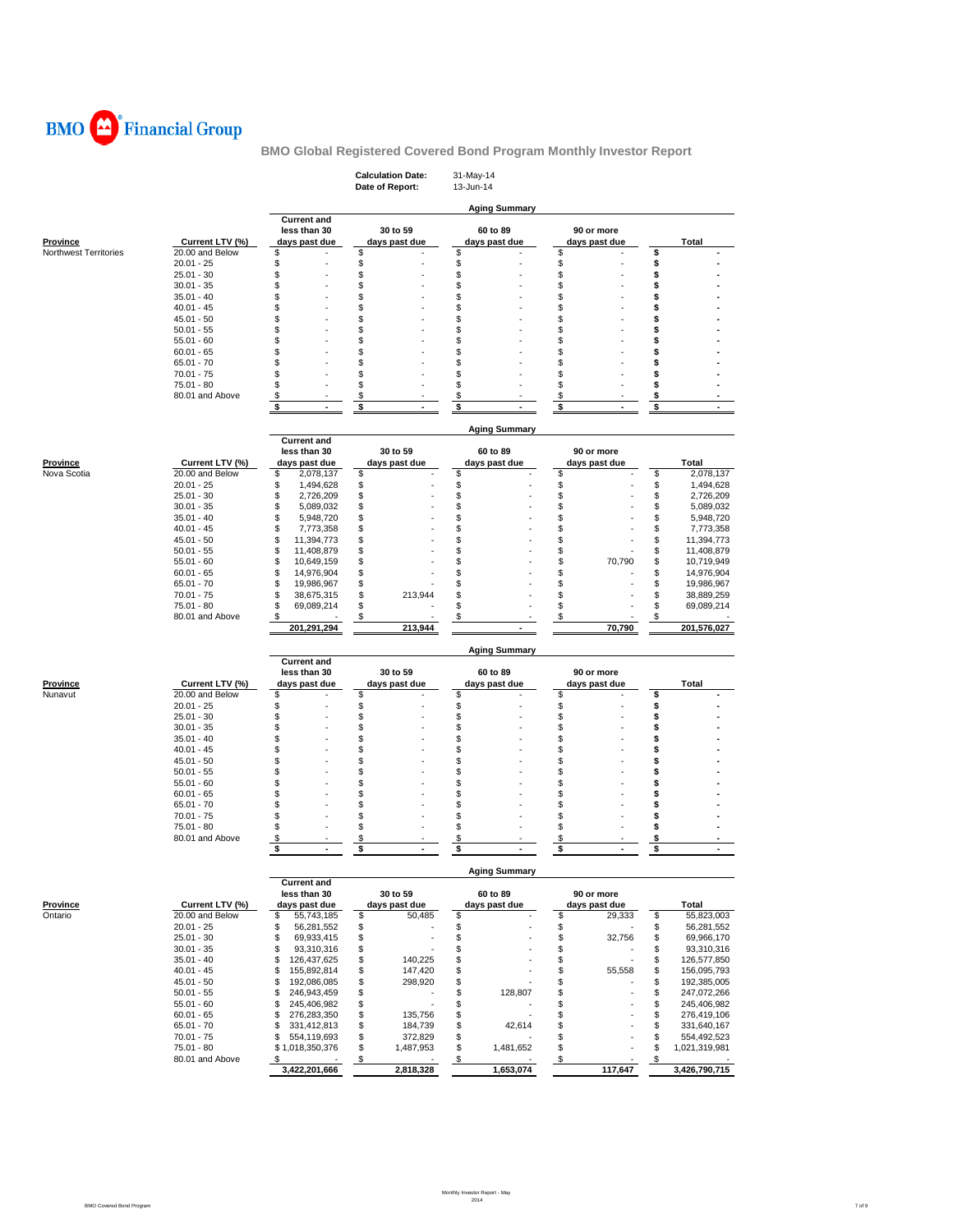

|                          |                                 |                                      | <b>Calculation Date:</b><br>Date of Report: | 31-May-14<br>13-Jun-14         |                             |                                      |
|--------------------------|---------------------------------|--------------------------------------|---------------------------------------------|--------------------------------|-----------------------------|--------------------------------------|
|                          |                                 | <b>Current and</b>                   |                                             | <b>Aging Summary</b>           |                             |                                      |
| <b>Province</b>          | Current LTV (%)                 | less than 30<br>days past due        | 30 to 59<br>days past due                   | 60 to 89<br>days past due      | 90 or more<br>days past due | <b>Total</b>                         |
| Prince Edward Island     | 20.00 and Below                 | \$<br>297,333                        | \$                                          | \$                             | \$                          | \$<br>297,333                        |
|                          | $20.01 - 25$                    | \$<br>291.343                        | \$                                          | \$                             | \$                          | \$<br>291,343                        |
|                          | $25.01 - 30$                    | \$<br>101,491                        | \$                                          | \$                             | \$                          | \$<br>101,491                        |
|                          | $30.01 - 35$                    | \$<br>576,260                        | \$                                          | \$<br>\$                       | \$                          | \$<br>576,260                        |
|                          | $35.01 - 40$                    | \$<br>617,728<br>\$                  | \$<br>\$                                    |                                | \$<br>\$                    | \$<br>617,728<br>\$                  |
|                          | $40.01 - 45$<br>$45.01 - 50$    | 1,197,053<br>\$<br>1,424,921         | \$                                          | \$<br>\$                       | \$                          | 1,197,053<br>\$<br>1,424,921         |
|                          | $50.01 - 55$                    | \$<br>1,846,940                      | \$                                          | S                              | \$                          | \$<br>1,846,940                      |
|                          | $55.01 - 60$                    | \$<br>1,370,727                      | \$                                          | S                              | \$                          | \$<br>1,370,727                      |
|                          | $60.01 - 65$                    | \$<br>2,000,369                      | \$<br>108,972                               | \$                             | \$                          | \$<br>2,109,341                      |
|                          | $65.01 - 70$                    | \$<br>2,835,816                      | \$                                          | \$                             | \$                          | \$<br>2,835,816                      |
|                          | $70.01 - 75$                    | \$<br>6,803,413                      | \$                                          | S                              | \$                          | \$<br>6,803,413                      |
|                          | 75.01 - 80                      | \$<br>12,254,240                     | \$                                          | \$                             | \$                          | \$<br>12,254,240                     |
|                          | 80.01 and Above                 | \$                                   | \$                                          | \$<br>$\overline{\phantom{a}}$ | \$                          | \$                                   |
|                          |                                 | 31,617,633                           | 108,972                                     |                                |                             | 31,726,605                           |
|                          |                                 | <b>Current and</b>                   |                                             | <b>Aging Summary</b>           |                             |                                      |
|                          |                                 | less than 30                         | 30 to 59                                    | 60 to 89                       | 90 or more                  |                                      |
| <b>Province</b>          | Current LTV (%)                 | days past due                        | days past due                               | days past due                  | days past due               | <b>Total</b>                         |
| Quebec                   | 20.00 and Below                 | \$<br>15,735,541                     | \$                                          | \$                             | \$                          | \$<br>15,735,541                     |
|                          | $20.01 - 25$                    | \$<br>16,851,148                     | \$<br>60,547                                | \$                             | \$                          | \$<br>16,911,695                     |
|                          | $25.01 - 30$<br>$30.01 - 35$    | \$<br>23,630,958<br>\$               | \$                                          | \$<br>\$                       | \$<br>\$                    | \$<br>23,630,958                     |
|                          | $35.01 - 40$                    | 30,136,368<br>\$<br>33,788,390       | \$<br>\$                                    | \$                             | \$                          | \$<br>30,136,368<br>\$<br>33,788,390 |
|                          | $40.01 - 45$                    | \$<br>49,822,108                     | \$                                          | \$                             | \$                          | \$<br>49,822,108                     |
|                          | $45.01 - 50$                    | \$<br>77,517,818                     | \$<br>337,734                               | \$                             | \$                          | \$<br>77,855,552                     |
|                          | $50.01 - 55$                    | \$<br>85,041,179                     | \$<br>96,566                                | \$                             | \$                          | \$<br>85, 137, 746                   |
|                          | $55.01 - 60$                    | \$<br>101,485,038                    | \$                                          | \$                             | \$                          | \$<br>101,485,038                    |
|                          | $60.01 - 65$                    | \$<br>113,675,533                    | \$<br>224,746                               | \$                             | \$                          | \$<br>113,900,278                    |
|                          | $65.01 - 70$                    | \$<br>138,773,277                    | \$<br>177,844                               | \$<br>230,816                  | \$<br>157,561               | \$<br>139,339,499                    |
|                          | $70.01 - 75$                    | \$<br>237,505,318                    | \$<br>534,852                               | \$                             | \$                          | \$<br>238,040,170                    |
|                          | 75.01 - 80<br>80.01 and Above   | \$<br>484,383,026<br>\$              | \$<br>732,631<br>\$                         | \$<br>366,265<br>\$            | \$<br>\$                    | \$<br>485,481,921<br>\$              |
|                          |                                 | 1,408,345,702                        | 2,164,920                                   | 597,081                        | 157,561                     | 1,411,265,264                        |
|                          |                                 |                                      |                                             |                                |                             |                                      |
|                          |                                 | <b>Current and</b>                   |                                             | <b>Aging Summary</b>           |                             |                                      |
|                          |                                 | less than 30                         | 30 to 59                                    | 60 to 89                       | 90 or more                  |                                      |
| <b>Province</b>          | Current LTV (%)                 | days past due                        | days past due                               | days past due                  | days past due               | Total                                |
| Saskatchewan             | 20.00 and Below<br>$20.01 - 25$ | \$<br>1,083,758<br>\$<br>1,105,701   | \$<br>\$                                    | \$<br>\$                       | \$<br>\$                    | \$<br>1,083,758<br>\$<br>1,105,701   |
|                          | $25.01 - 30$                    | \$<br>2,221,149                      | \$                                          | \$                             | \$                          | \$<br>2,221,149                      |
|                          | $30.01 - 35$                    | \$<br>2,468,779                      | \$                                          | \$                             | \$                          | \$<br>2,468,779                      |
|                          | $35.01 - 40$                    | \$<br>4,327,313                      | \$                                          | \$                             | \$                          | \$<br>4,327,313                      |
|                          | $40.01 - 45$                    | \$<br>6,085,008                      | \$                                          | S                              | \$                          | \$<br>6,085,008                      |
|                          | $45.01 - 50$                    | \$<br>7,008,599                      | \$                                          | S                              | \$                          | \$<br>7,008,599                      |
|                          | $50.01 - 55$                    | \$<br>9,970,923                      | \$                                          | \$                             | \$                          | \$<br>9,970,923                      |
|                          | $55.01 - 60$                    | \$<br>13,517,468                     | \$                                          | \$                             | \$                          | \$<br>13,517,468                     |
|                          | $60.01 - 65$                    | \$<br>7,821,012                      | \$                                          | \$                             | \$                          | \$<br>7,821,012                      |
|                          | $65.01 - 70$                    | \$<br>17,562,741                     | \$                                          | \$                             | \$                          | \$<br>17,562,741                     |
|                          | $70.01 - 75$<br>$75.01 - 80$    | \$<br>24,749,152<br>\$<br>41,470,659 | \$<br>\$                                    | \$<br>\$                       | \$<br>\$                    | \$<br>24,749,152<br>\$<br>41,470,659 |
|                          | 80.01 and Above                 | \$                                   | $\frac{1}{2}$                               | \$                             | \$                          | \$                                   |
|                          |                                 | 139,392,262                          |                                             |                                |                             | 139,392,262                          |
|                          |                                 |                                      |                                             | Aging Summary                  |                             |                                      |
|                          |                                 | <b>Current and</b><br>less than 30   | 30 to 59                                    | 60 to 89                       | 90 or more                  |                                      |
| Province                 | Current LTV (%)                 | days past due                        | days past due                               | days past due                  | days past due               | Total                                |
| <b>Yukon Territories</b> | 20.00 and Below                 | \$                                   | \$                                          | \$                             | \$                          | \$                                   |
|                          |                                 | \$                                   | \$                                          | \$                             | \$                          | \$                                   |
|                          | $20.01 - 25$                    |                                      |                                             | \$                             | \$                          | \$                                   |
|                          | $25.01 - 30$                    | \$                                   | \$                                          |                                |                             |                                      |
|                          | $30.01 - 35$                    | \$                                   | \$                                          | \$                             | \$                          | \$                                   |
|                          | $35.01 - 40$                    | \$                                   | \$                                          | S                              | \$                          | S                                    |
|                          | $40.01 - 45$                    | \$                                   | \$                                          | S                              | \$                          | S                                    |
|                          | $45.01 - 50$                    | \$                                   | \$                                          | S<br>S                         | \$                          | S                                    |
|                          | $50.01 - 55$<br>$55.01 - 60$    | \$<br>\$                             | \$<br>\$                                    | S                              | \$<br>\$                    |                                      |
|                          | $60.01 - 65$                    | \$                                   | \$                                          | \$                             | \$                          | S                                    |
|                          | $65.01 - 70$                    | \$                                   | \$                                          | S                              | \$                          | \$                                   |
|                          | $70.01 - 75$                    | \$                                   | \$                                          | \$                             | \$                          | S                                    |
|                          | 75.01 - 80                      | S                                    | \$                                          | S                              | \$                          | \$                                   |
|                          | 80.01 and Above                 | \$<br>\$                             | \$<br>\$<br>$\overline{\phantom{a}}$        | S<br>\$<br>٠                   | \$<br>\$<br>$\blacksquare$  | \$<br>\$                             |